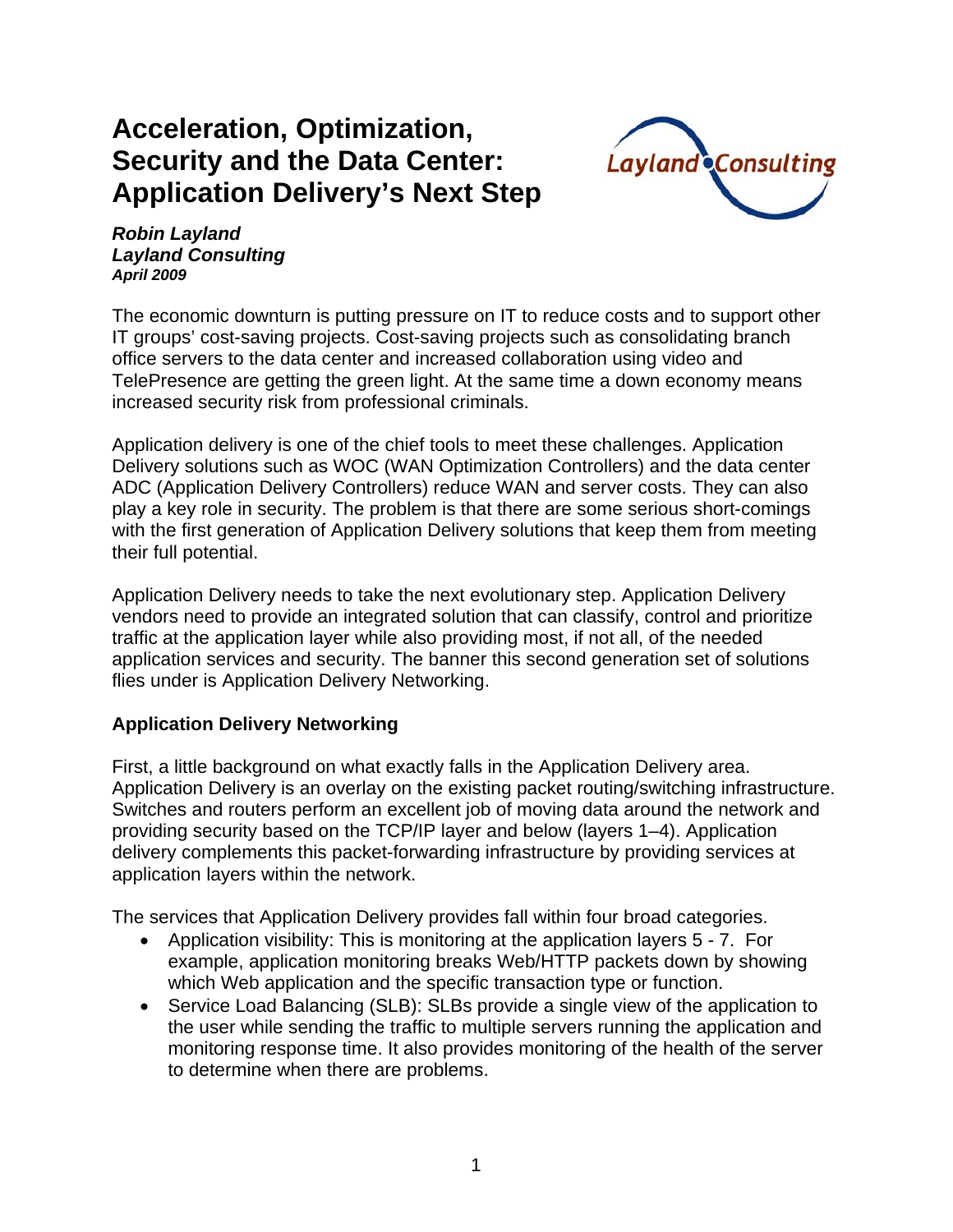- Application services: The best known of these are application acceleration for improving response time and WAN optimization for reducing bandwidth usage. Another example is performing DNS and DHCP services that were performed Microsoft servers that have been moved to the data center.
- Application level security: Examples of application security are Web, XML and application firewalls; data loss prevention; anti-virus; Secure Internet Gateways; Internet filters and malware prevention.

Application Delivery Networking (ADN) needs to evolve by integrating into a single solution the right mix of application visibility, application services, security and SLB. ADN solutions need two key abilities to make this evolution work.

# **Classification and Visibility**

Application Delivery Networking solutions need to have very efficient Deep Packet Inspection (DPI) that can determine the message's application and its function along with who is sending and receiving the message and where they are located. For example, the classification needs to know if an HTTP XML message is a general inquiry or a transaction to buy the product. For example, the purchase request may need to go to specific XML gateway and firewall while the inquiry may not. A message from an outsider may require more security than from an internal user. The ability to make these types of distinctions is becoming more critical and requires the ADN solution to have a good classification engine.

Since the ADN is performing the classification it makes sense to have it tell operations what is going on in the network. Thus the ADN will increasingly take over the monitoring function that is traditionally performed in separate equipment. What is needed is for the ADN vendors to either develop the complex reporting and monitoring capability that existing monitors have or to partner with monitoring companies to include their solution as part of an integrated solution.

# **Controlling the Flow**

The second ability that ADN solutions need is the ability to orchestrate the application services and security for a flow based on the application classifications and policy definitions. For example, when the Citrix desktop virtualization application sends a screen update all that is needed is for it to be accelerated, monitored and checked for security. If the same application is sending a print job to a local printer it should be run through a Data Loss Prevention security service to ensure that no sensitive data is being printed since it is easily carried out by anyone. If it is a web application then the data need to be sent to a web firewall and if it contains XML is may also need to be sent to an XML firewall.

Control is also important since the sequence in which a flow receives application services matters. Application acceleration significantly changes the message by substituting its own indicators for blocks of data when it performs dictionary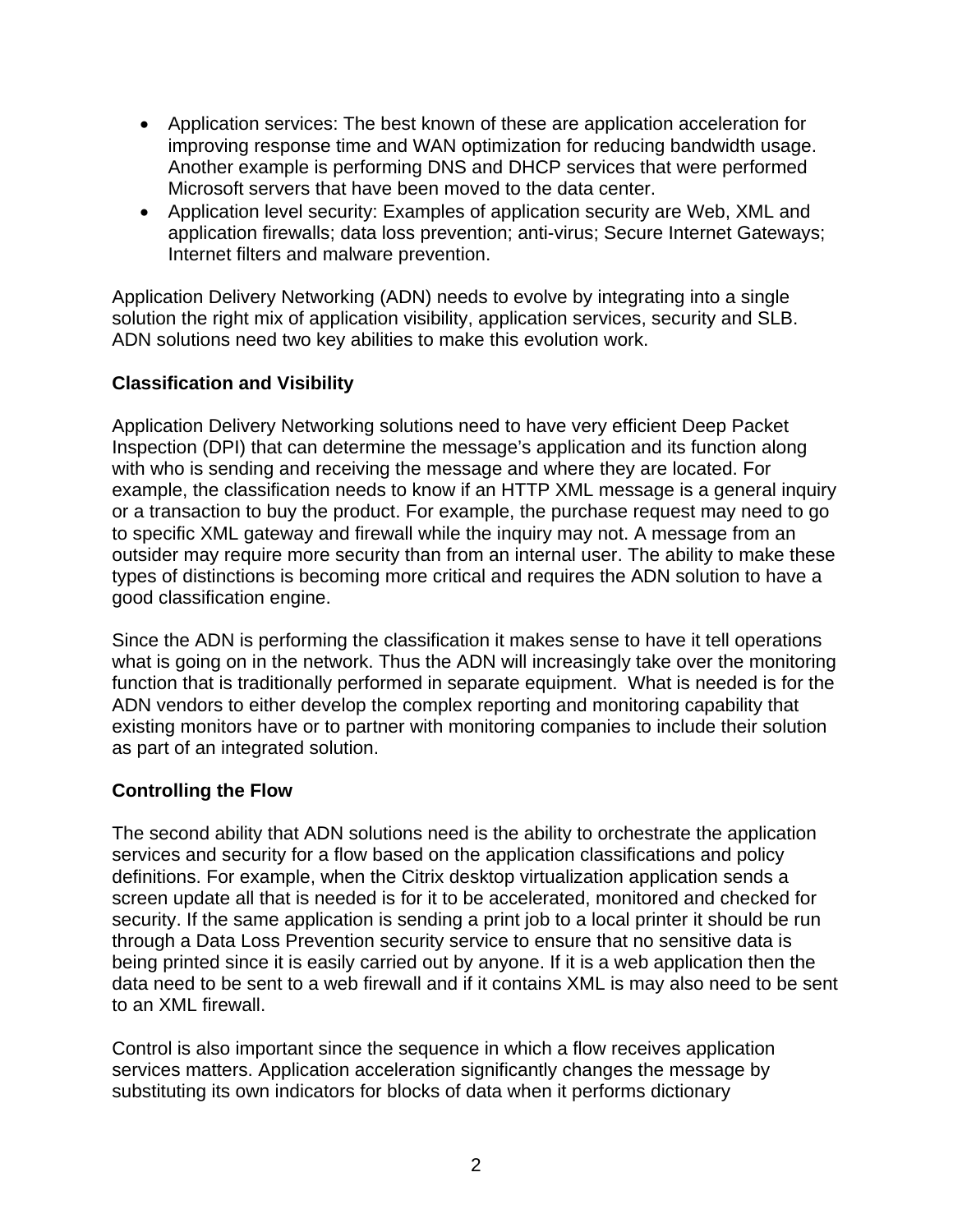compression. After acceleration has done this it is impossible to perform application security. Thus the ADN has to determine the correct sequence to send the messages to the application services.

Performing QoS and bandwidth management is an integral part of controlling the traffic flow. Control combined with classification lets the ADN solution understand what traffic is important. While some peer-to-peer and video traffic is business related much comes from non-business applications. Control allows the ADN solution to filter out or move it to the back of the queue while moving latency-sensitive voice and video traffic to the front of the queue.

The ability to customize the ADN solution is important because each enterprise and application is different. ADNs should be judged on their built-in customization and how easy they make it for an enterprise to develop additional customization.

### **Encryption Problem**

The ADN needs to also deal with the problem presented by encryption. It is hard to be against encrypting all traffic. The widespread deployment of SSL makes it easy, leading to increased encrypted traffic. The problem is that the application services and security both need to see the traffic in clear text. The current solution is for each appliance built for these services to perform "man-in-the-middle" de-encryption and then re-encrypt the traffic after it has done its task. All the appliances are all involved to some degree in key management and the more appliances involved the greater the risk something will go wrong. It is also very inefficient and adds to latency when each appliance to perform its own de- and re-encryption.

The solution is for the ADN to perform the de- and re-encryption. When a message comes in the ADN de-encrypts the message and then inspects the message to understand what it is. Once it knows this it can then run it through it customization and policy rules which tells it which services and security the messages needs and allow it to set the correct priority. It then runs the message through the required services and then re-encrypts the message.

# **An Integrated Solution**

A simple way to think of the ADN is that it performs **E**ncryption services, **C**lassifies the messages, uses **C**ustomization to determine what is needed and then **C**ontrols where and in what order the messages goes to application services and security or **EC3** .

No enterprise should buy an ADN solution that just provides  $EC<sup>3</sup>$ . Integrated into any ADN solution should be the application services and security that an enterprise needs. Examples of these services include application acceleration, WAN optimization, monitoring, filtering, anti-virus, web/XML/application firewalls and SLB. The way to think of the ADN solution is that it is **EC3 +services**. A good rule is that 80% or more of the application services an enterprise needs should be part of the ADN. Having the ADN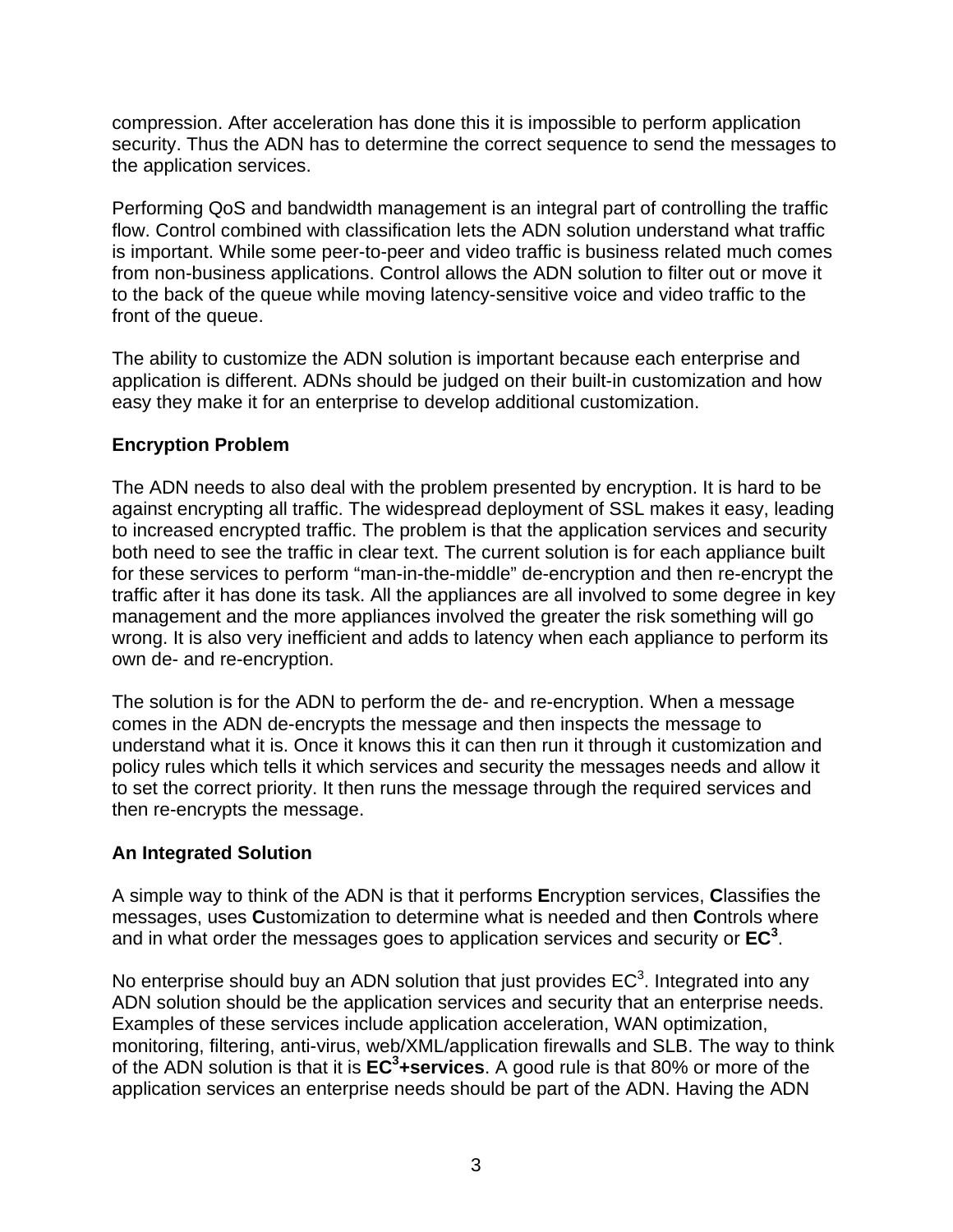perform the classification and directing the traffic to the right services internally has an additional benefit of reducing the time and cycles spent performing the DPI and the encryption process. Without an integrated solution each device performs the DPI, adding latency each time and wasting resources.

Not every application service can be part of an ADN. There are always new services being created or specialized services that comprise only a very small percentage of the enterprise's traffic. Network managers should make sure the ADN uses a standard protocol, such as ICAP, to communicate with the application services appliance. This will allow new services to be more easily integrated into the application delivery scheme.

### **Placement of an ADN**

Where does the ADN solution need to be? It is needed wherever application delivery services and security are applied to the application traffic. That includes in the data center, at the branch office and remote locations and at the Internet boundary. It is also needed in each mobile employee's laptop when they are outside the enterprise. One day it will be needed in all smart devices such as phones and handheld devices.

# **Selecting an ADN solution**

You can't buy a concept so when shopping what are ADN products called? In the data center they go by the Application Delivery Controller (ADC) name. ADCs are built on an SLB base and provide the  $EC^3$  functions along with many of the application and security services needed for the data center. They are built as high throughput solutions that are required in the data center. Their application and security services are all aimed at the servers and are not appropriate for the network edges. The leading vendors include Cisco, Foundry, Citrix and F5 but there are several other smaller vendors. While improvements are still needed, they are well on the way to being complete ADN solutions for the data center.

What about for the other locations – the WAN edge in the data center; the Internet gateway; branch office and PC? Unlike ADC in the data center, branch office and PC ADNs must be deployed as a paired solution – one in branch office or PC and its counterpart on the WAN edge in the data center and internet edge. The application delivery solution commonly installed in these locations is a WOC. The WOC comes from the acceleration/optimization arena and thus provides that functionality along with performing the encryption service and some other application services. They are generally lacking in the classification, control, security and monitoring features. A few vendors are starting to make the transformation to next generation ADN solutions by adding the classification, control and application and security services. They come in two flavors. The first is a stand alone or appliance solution with Blue Coat being the leader. Blue Coat is combining its acceleration and security solution with control, classification and monitoring technology to provide the closest stand alone solution. The second flavor is to put the ADN inside a router with Cisco with its ISR router the leader.